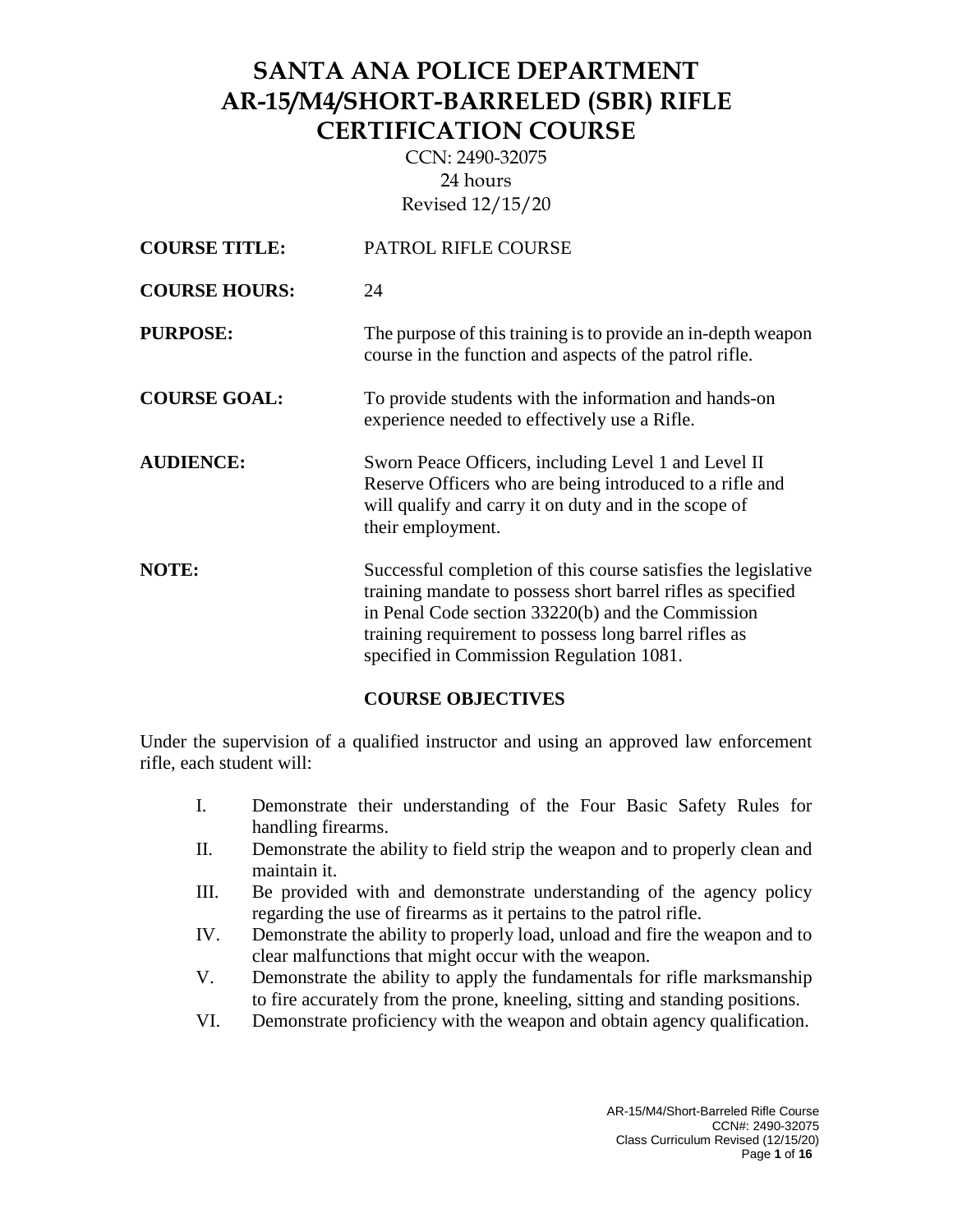CCN: 2490-32075 24 hours Revised 12/15/20

### **COMMISSION REGULATION 1081**

- (1) Law Update
- (2) Review of Use of Force issues, Agency Policies and Mission
- (3) Safety Issues
- (4) Nomenclature, specifications and Capabilities
- (5) Firearm Care, Breakdown and Cleaning
- (6) Tactical Considerations
- (7) Skill Development and Qualifications

### **EXPANDED COURSE OUTLINE**

### **I. LAWS and AGENCY POLICY**

- A. Penal Code section 32610(b)
	- 1. Possession of within the Scope of Employment
- B. Penal Code section 33220(b)
	- 1. Training Requirement

### C. Agency Firearms Use of Force policy (300)

- 1. Use of Force Options
- 2. Department Policy
- 3. Penal Code Section 835a Reasonable Force
- 4. Penal Code Section 196 Justifiable Homicide by a Police Officer
- D. Case Law
	- 1. Tennessee vs. Garner
	- 2. Graham vs. Conner
- E. Law Update
	- 1. AB 392
	- 2. PC 835a
	- 3. SB 230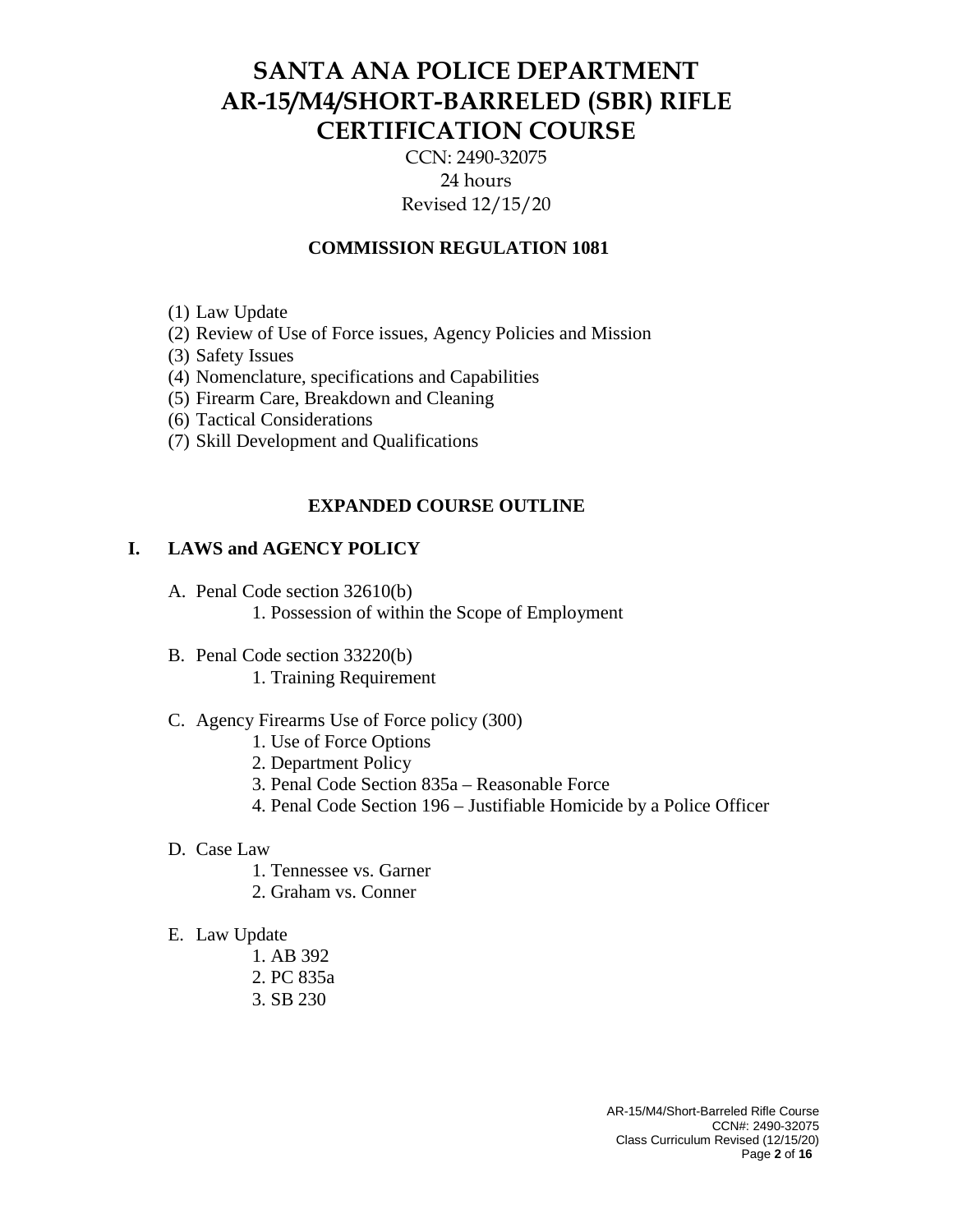CCN: 2490-32075 24 hours Revised 12/15/20

## **II. SAFETY and RANGE RULES**

- A. The Four Basic Safety Rules include:
	- 1. Treat all guns as if they were loaded.
	- 2. Never point the muzzle at anything you are not willing to destroy.
	- 3. Keep your finger off the trigger until your sights are on the target.
	- 4. Always be sure of your target.

### B. Range Rules

1. After weapons have been grounded and the line has been called safe by an instructor, do not touch the weapon until all students are back from their targets and the instructor has given the okay.

2. If a problem arises on the line, raise your non-gun hand to summon an instructor.

- C. Explain & sign "Safety Acknowledgement" forms
- D. Review Safety Plan and Emergency Medical Procedures

### **III. RIFLE NOMENCLATURE / SPECIFICATIONS and CAPABILITIES**

### A. RIFLE NOMENCLATURE

- 1. front and Rear Sights (Iron Sights)
- 2. Bolt Catch
- 3. Magazine Release
- 4. Safety/Selector
- 5. Magazine
- 6. Sling and Sling Attachments
- 7. Weapon Light
- 8. Upper Receiver Group
- 9. Lower Receiver Group
- 10. Bolt Carrier Group
- 11. Operator Controls
- 12. Cycle of Operation

### B. SPECIFICATIONS

- 1. Type of Weapon
- 2. Barrel Length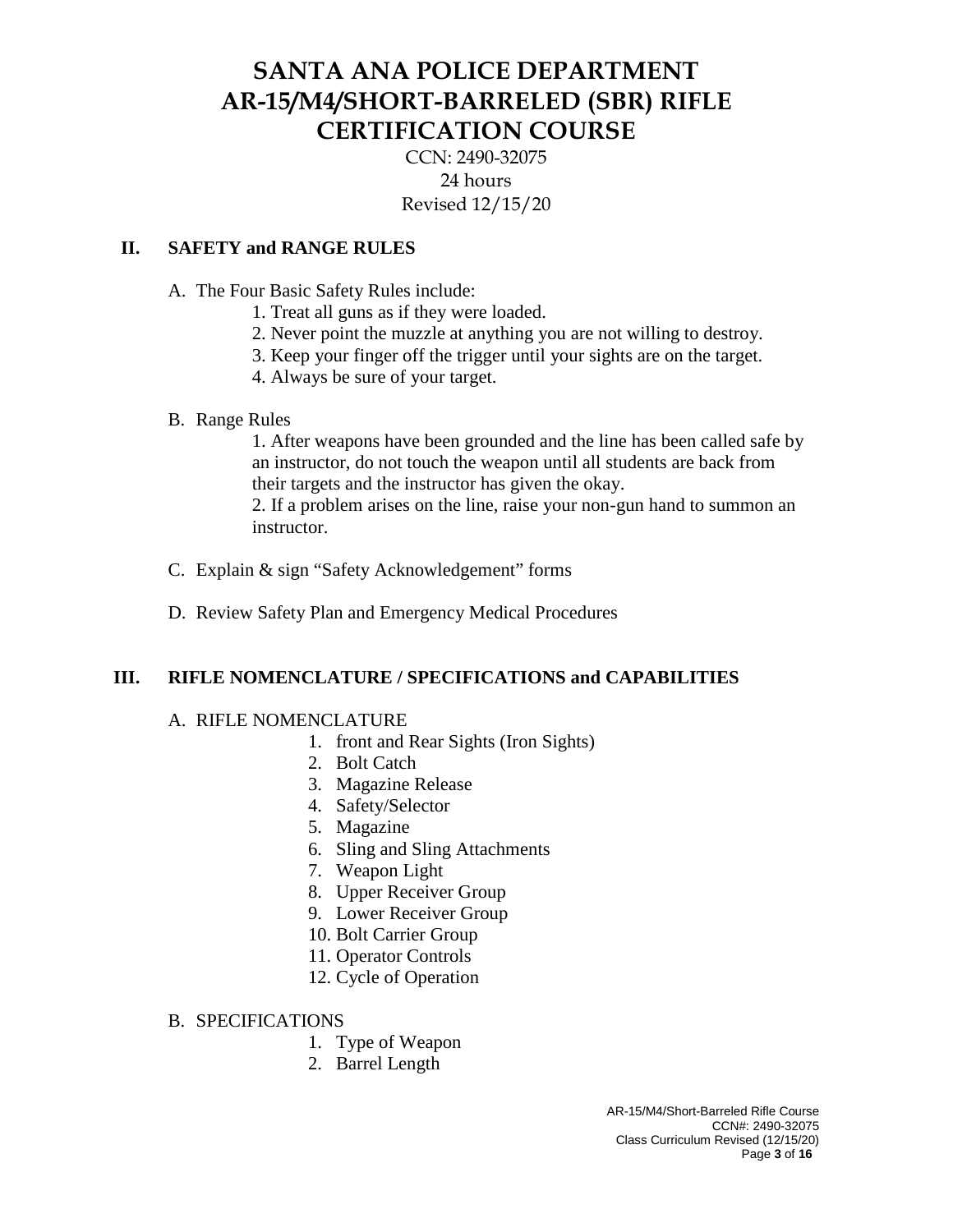CCN: 2490-32075 24 hours Revised 12/15/20

- 3. Overall Length
- 4. Caliber
- 5. Magazine Capacity (Magazine Types)
- 6. Loading Capacity
- 7. Weight (Empty)
- 8. Other Types of Sights (Electronic Dot Optics)
- 9. Approximate Muzzle Velocity
- 10. Ammunition Considerations (Practice and On-duty Ammo)

### C. CAPABILITIES

- 1. Maximum Range
- 2. Maximum Effective Range
- 3. Penetration of Soft Body Armor
- 4. Ballistics and Characteristics of .223/5.56MM Ammo
- 5. Full/Semi-Automatic

### IV. **FIREARM CARE, DISSASEMBLY/ASSEMBLY and MAINTENANCE**

- A. Cleaning is only to be done in the Range Cleaning Room or designated cleaning area if at an offsite location.
- B. Clearing Barrel Procedures
- C. Disassembly
- D. Cleaning &Lubrication specification
- E. Reassembly
- F. Function Test
	- 1. Conduct a safety check
	- 2. Pull charging handle to rear and release
	- 3. Place selector lever on safe, pull trigger, hammer should NOT fall
	- 4. Place selector lever on semi, press trigger and hold to rear and hammer should fall
	- 5. Pull charging handle to rear and release
	- 6. Release trigger (it should reset) press trigger again and hammer should fall

### V. **BASIC SHOOTING SKILLS**

- A. Stance/Positions
	- 1. Standing (Fighting Stance)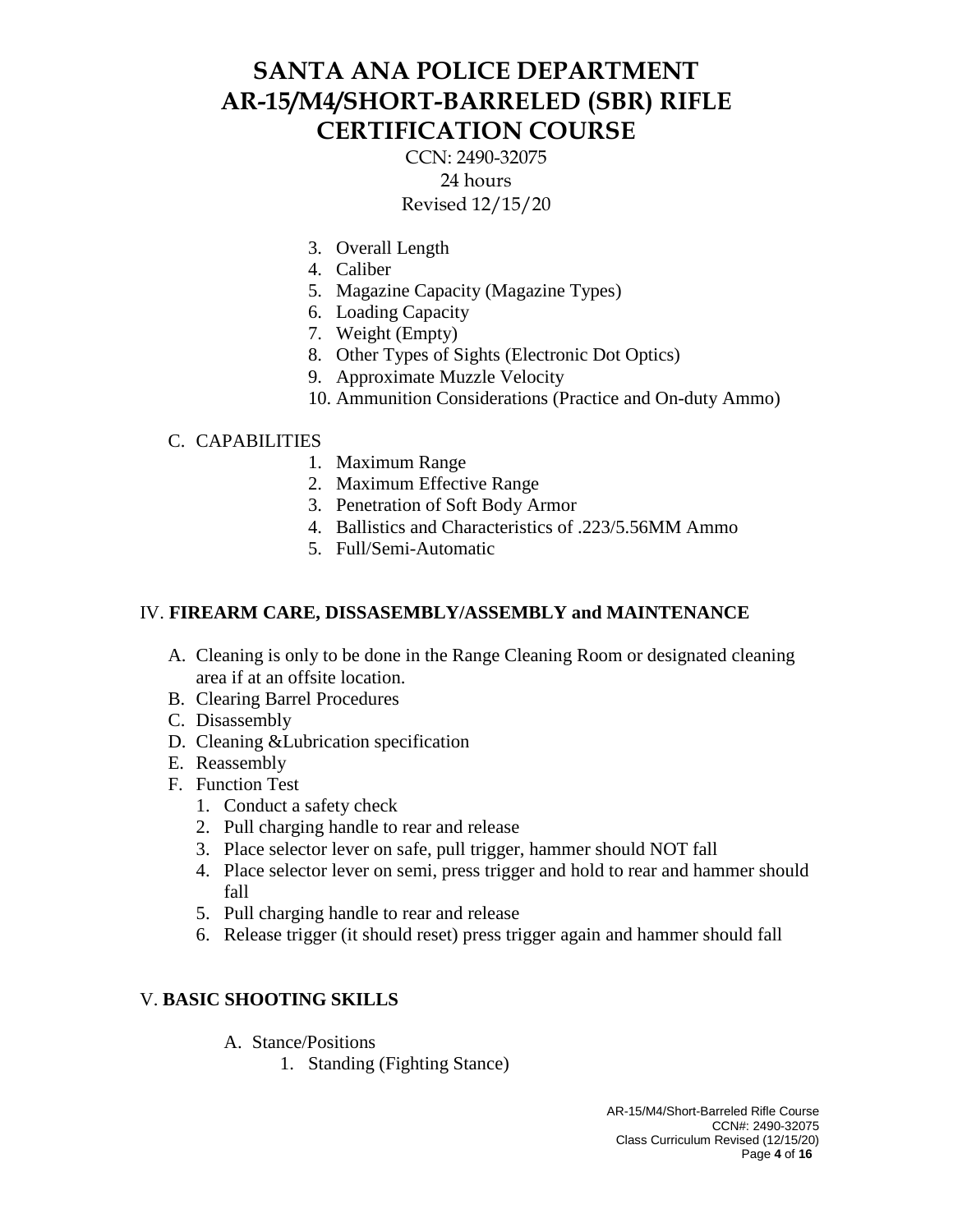CCN: 2490-32075 24 hours Revised 12/15/20

- 2. Kneeling Braced, Speed & Double
- 3. Prone Military vs. Olympic
- 4. Seated Cross Legged, Cross Ankle & Open Legged
- 5. Squat
- B. Slight Alignment/Picture
	- 1. Sight Alignment
	- 2. Top of front sight post centered in the rear peep
	- 3. 100 percent focus is on the top edge of the front sight post. The rear peep and target is blurred during this time.
- C. Sight Picture
	- 1. Defined as the relationship of sight alignment to the target.
- D. Trigger Control
	- 1. Emphasis that this is the single most important element.
	- 2. Shooter must apply gradual pressure on the trigger for a surprise trigger break so as to not disturb sight alignment when the shot is made.
- E. Grip/Stock Weld
	- 1. Proper hand positioning
- F. Breathing
	- 1. Breath must be held at the moment the shot is made.
	- 2. Breathing while firing will cause vertical stringing of shots.
	- 3. Holding breath too long will cause vision to blur and muscles to tremble, so the shot must be made before this happens.
- G. Follow Through
	- 1. Maintain all the elements throughout the shot.

### **VI. CLEARING MALFUNCTIONS and STOPPAGES**

A. In close quarter confrontations, consider immediate transition to the handgun

- B. Failure to fire
	- 1. "Tap, Rack and Assess"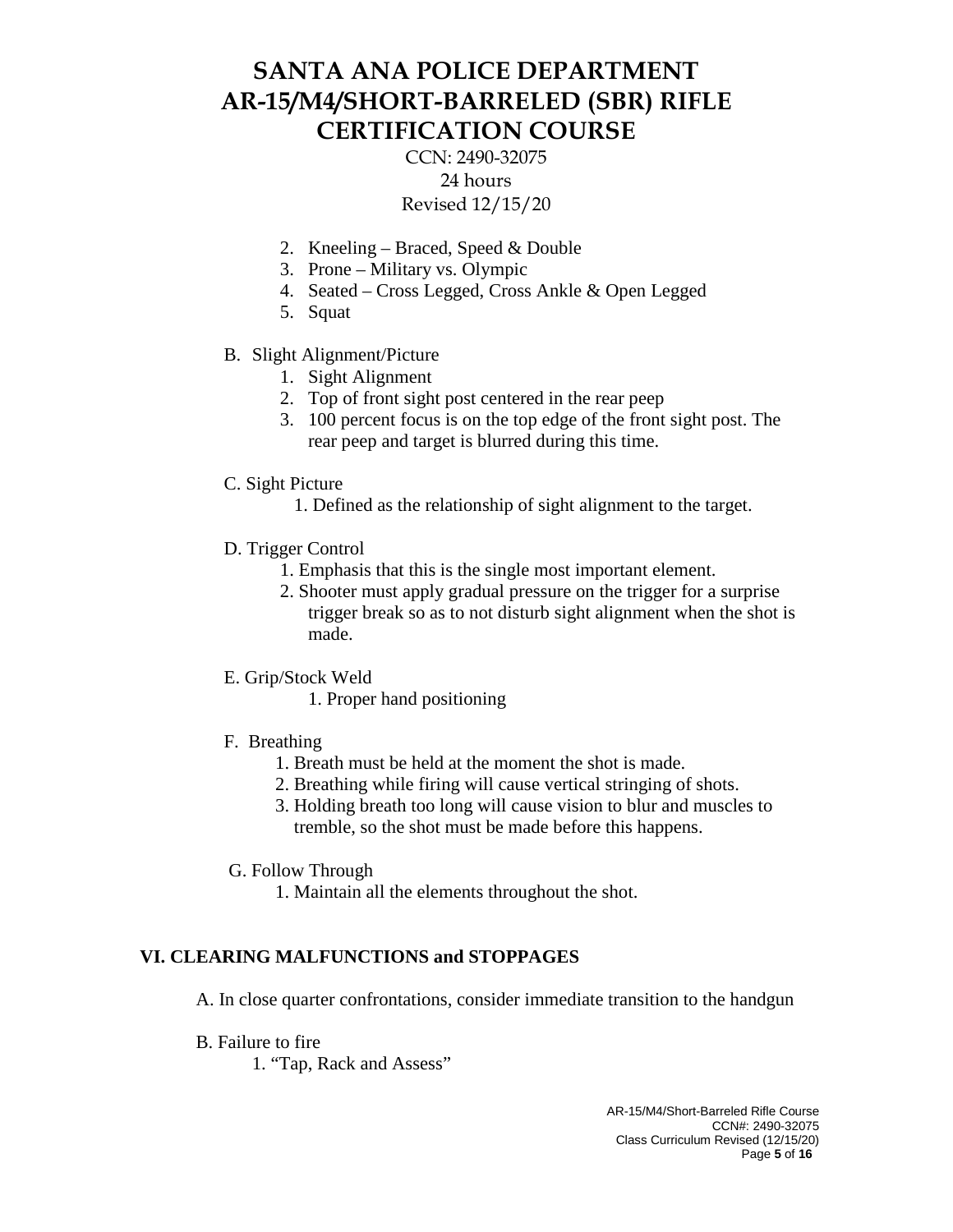CCN: 2490-32075 24 hours Revised 12/15/20

- a. Seat magazine by hitting it with the heal of hand
- b. Pull bolt to rear and release
- c. Obtain Sight Picture
- d. Assess if follow up shots are necessary
- 2. Stove Pipe
	- a. Tilt rifle so that ejection port faces the ground
	- b. Pull bolt to rear and release
	- c. Obtain sight picture
	- d. Assess if follow up shots are necessary
- 3. Feed way stoppages
	- a. Lock the bolt to the rear
	- b. Remove the magazine from the weapon
		- 1. Discard magazine
	- c. Clear live rounds from the receiver and chamber
	- d. Insert a fresh loaded magazine
	- e. Chamber a round
	- f. Obtain a sight picture
	- g. Assess if follow up shots are necessary
- C. Weapons Storage
	- 1. In Patrol vehicles

### **VII. TACTICAL CONSIDERATIONS**

A. Roll of a Carbine/Rifle: Law enforcement general-purpose shoulder fired weapons have only one raison d' tre. (Meaning: Reason or Justification)

> To rapidly incapacitate and stop dangerous individuals who pose an immediate threat to public safety and prevent them from continuing their violent actions. Law enforcement general purpose shoulder fired weapons must be able to accomplish this goal despite being used for diverse missions:

- 1. High risk patrol encounters
- 2. Perimeter containment
- 3. Sharpshooter support
- 4. Intermediate to Long Range (100+ yards) Engagements
- 5. Suppression of Violent Criminals who are using body armor
- 6. Close Quarter Engagements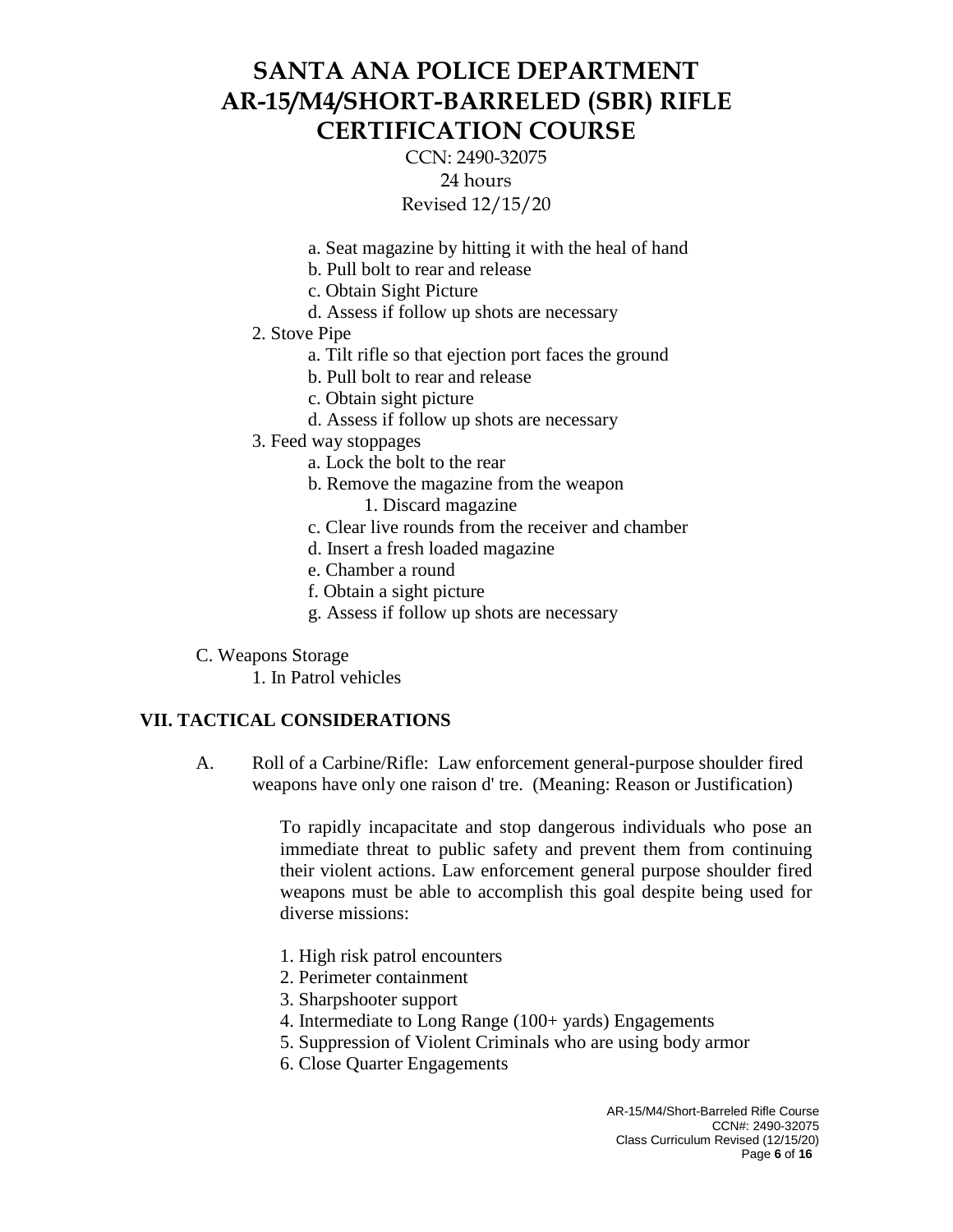CCN: 2490-32075 24 hours Revised 12/15/20

## B. TYPES OF FIELD SITUATIONS

- 1. Active Shooter (s)
- 2. Armed or barricaded suspect(s).
- 3. "High Risk" car stops involving suspects believed to be armed.
- 4. Sniping incidents.
- 5. Riot situations involving armed suspects.
- 6. Criminal acts involving armed suspects.
- 7. Incidents in which suspects are known or believed to wearing body armor, or concealed by protective cover, and /or are shooting or threatening to shoot at officers or citizens.

## C. PHYSICAL ENVIRONMENT

- 1. Be aware of cover and concealment
- 2. Open terrain
	- a. Use of natural terrain features

## D. PRO's AND CON's of SELECTING THE AR 15

## 1. PRO'S

- a. Easier weapon system to utilize
- b. Safer (increased hit probability, decreased over penetration hazard and skill is less perishable that handgun shooting)
- c. Greater accuracy
- d. Better terminal ballistics (To rapidly incapacitate and stop dangerous individual's violent actions)
- e. Greater stability (More points of contact with body)
- f. Greater range of engagement (0 ft to 200 yards). (Concurrent with the most typical field deployment distances, such as "Across the street, length of a car and close quarters engagements.
- g. Accessories Rifle can be equipped with optics, lights, adjustable stocks, vertical grips & slings, which aid in more efficient use.
- 2. CON'S
	- a. Maneuverability in confined spaces
	- b. Control of weapon if "hands on" with suspect
	- c. Noise level / hearing loss within confined spaces, exacerbated by shortened barrel length (SBR).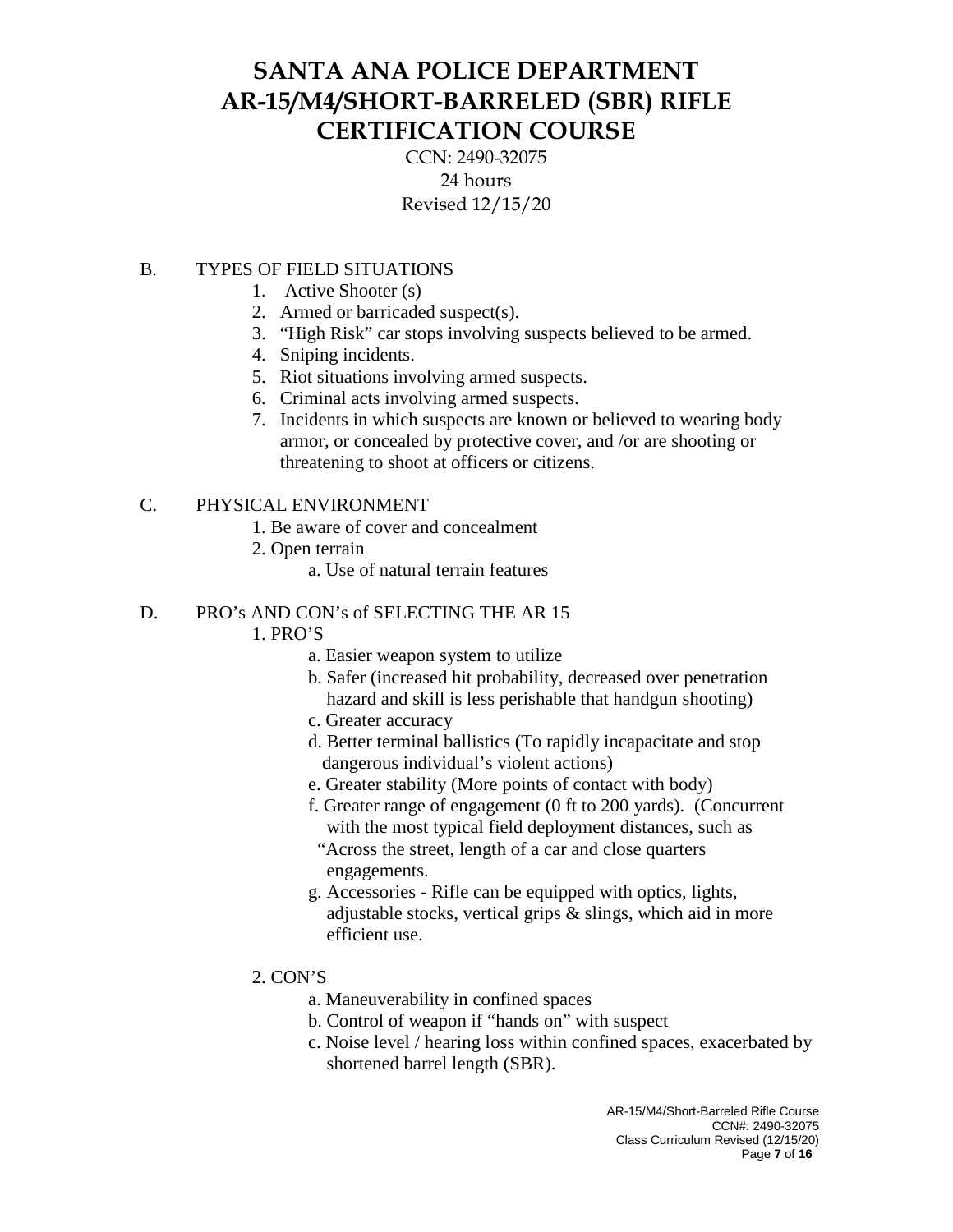CCN: 2490-32075 24 hours Revised 12/15/20

## **VIII. SHOOTING DECISION**

A. Imminent threat identification

- 1. Justifies lethal force
- 2. Background considerations
- B. Know your abilities and limitations and those of your weapon.
	- 1. Distance
	- 2. Target area
	- 3. Shooting is a Perishable Skill requiring continual training to maintain proficiency
- C. Legal considerations for lethal force
	- 1. Federal and State Laws
	- 2. Department Policies

## **IX. SKILL DEVELOPMENT / TESTING - QUALIFICATION**

- A. Dry Firing Exercises
	- 1. Done on the range under the direct supervision of the instructors.
	- 2. Dry fire each position (standing, kneeling, sitting and prone).
- B. Live Fire Exercises
	- 1. Done on the range under the direct supervision of the instructors.
	- 2. Live fire each position (standing, kneeling, sitting and prone).
	- 3. Live fire at various distances based on agency mission and environment.
	- 4. Live fire at multiple targets.
	- 5. Precision shooting exercises.
	- 6. Reloading and firing exercises.
	- 7. Malfunction exercises.
	- 8. Shooting on the move exercises.
	- 9. Close quarter tactical shooting.
	- 10. Cover and Concealment
	- 11. Tactical Reloads
	- 12. Speed Reloads
	- 13. Transition Drills
	- 14. Barricade Shooting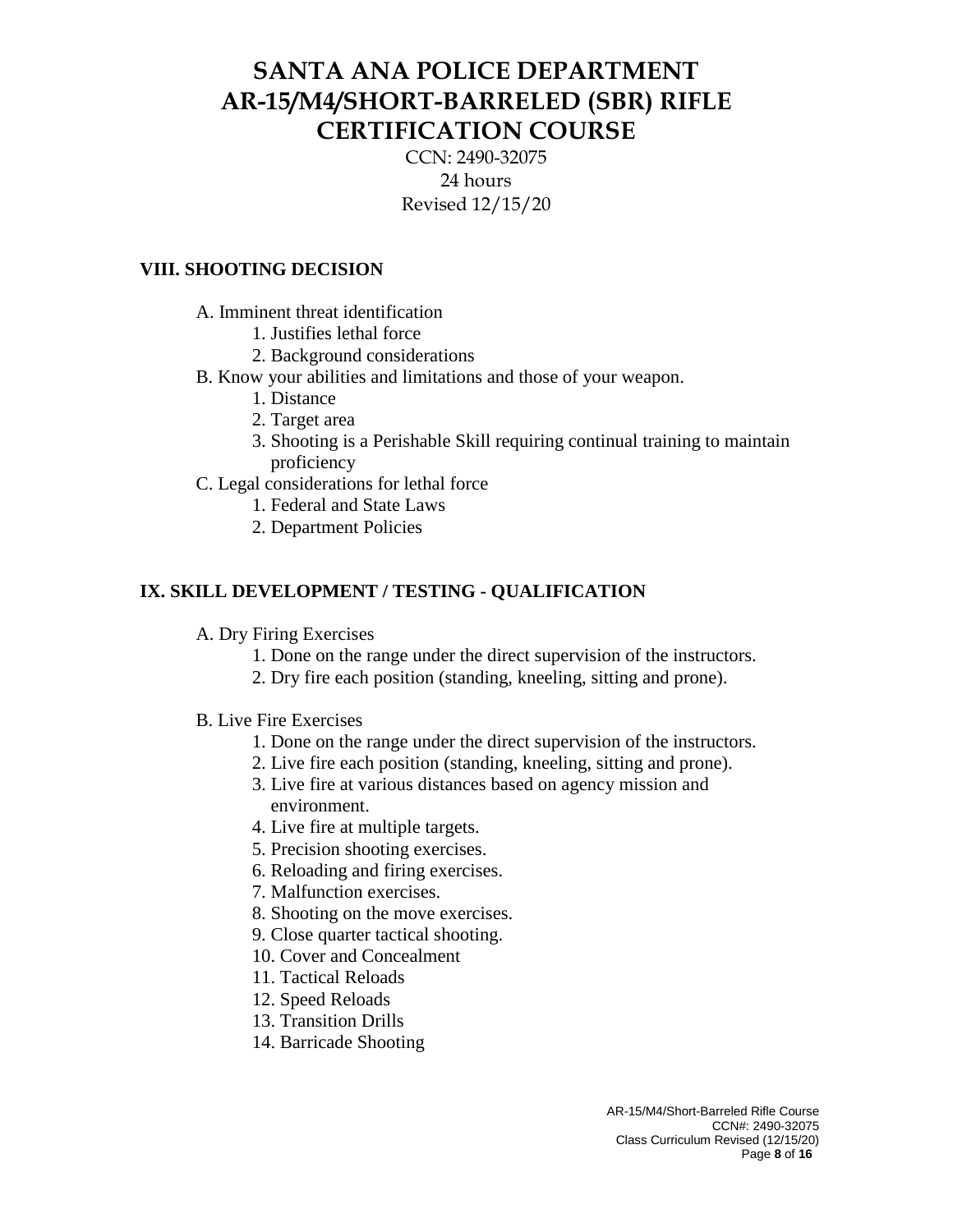CCN: 2490-32075 24 hours Revised 12/15/20

C. Qualification

1. Weapons Manipulation Test - **See Appendix "A"**

2. Qualification – See **Appendix "B" "SAPD Qualification Course"** a. SAPD Rifle Qualification, 40 round course of fire, 320 points

needed to pass out of 400 points possible (80%).

## **X. DEBRIEF / COURSE CRITIQUE / TESTING – CERTIFICATION**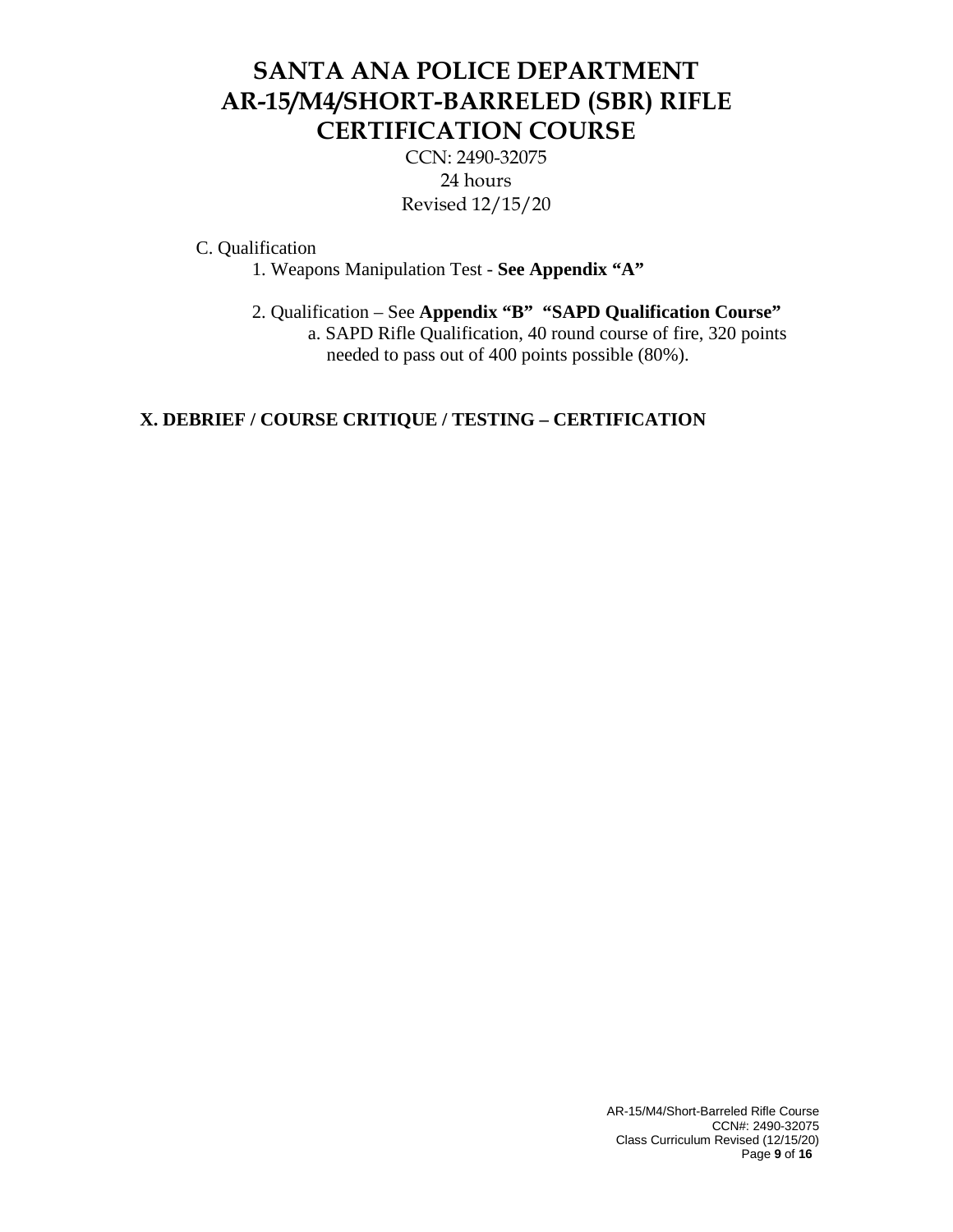CCN: 2490-32075 24 hours Revised 12/15/20

### APPENDIX "A"

#### **SANTA ANA POLICE DEPARTMENT**

**PATROL RIFLE DEPLOYMENT PROGRAM**

**MANIPULATION TEST**

| <b>NAME</b>                                                                                                                                                                                                                                      |                                            |
|--------------------------------------------------------------------------------------------------------------------------------------------------------------------------------------------------------------------------------------------------|--------------------------------------------|
|                                                                                                                                                                                                                                                  | __BADGE______________DATE_________________ |
| RH() LH()                                                                                                                                                                                                                                        | SCORE PASS () FAIL ()                      |
| Recite verbatim the four basic firearms safety rules                                                                                                                                                                                             | 10 points () Zero ()                       |
| <b>Students will start from Port Arms</b>                                                                                                                                                                                                        |                                            |
| <b>MUZZLE UP CHAMBER CHECK</b><br>1.<br>Muzzle up () Primary thumb draws bolt to rear () Elevate rifle () Inspect firing chamber ()<br>Fwd Assist () Close dust cover ()                                                                         |                                            |
| 2.<br><b>MUZZLE DOWN CHAMBER CHECK</b><br>Muzzle down () primary hand draws bolt to rear () Inspect firing chamber () Fwd Assist ()<br>Close dust cover ()                                                                                       |                                            |
| 3.<br><b>LOAD AND MAKE READY</b><br>Demo with bolt forward and with bolt locked to rear () Chamber check () Fwd assist ()<br>Insert and tug magazine () Support hand to charging handle () chamber check ()<br>Fwd assist () Close dust cover () |                                            |
| <b>MUZZLE UP LOW LIGHT CHAMBER CHECK</b><br>4.                                                                                                                                                                                                   |                                            |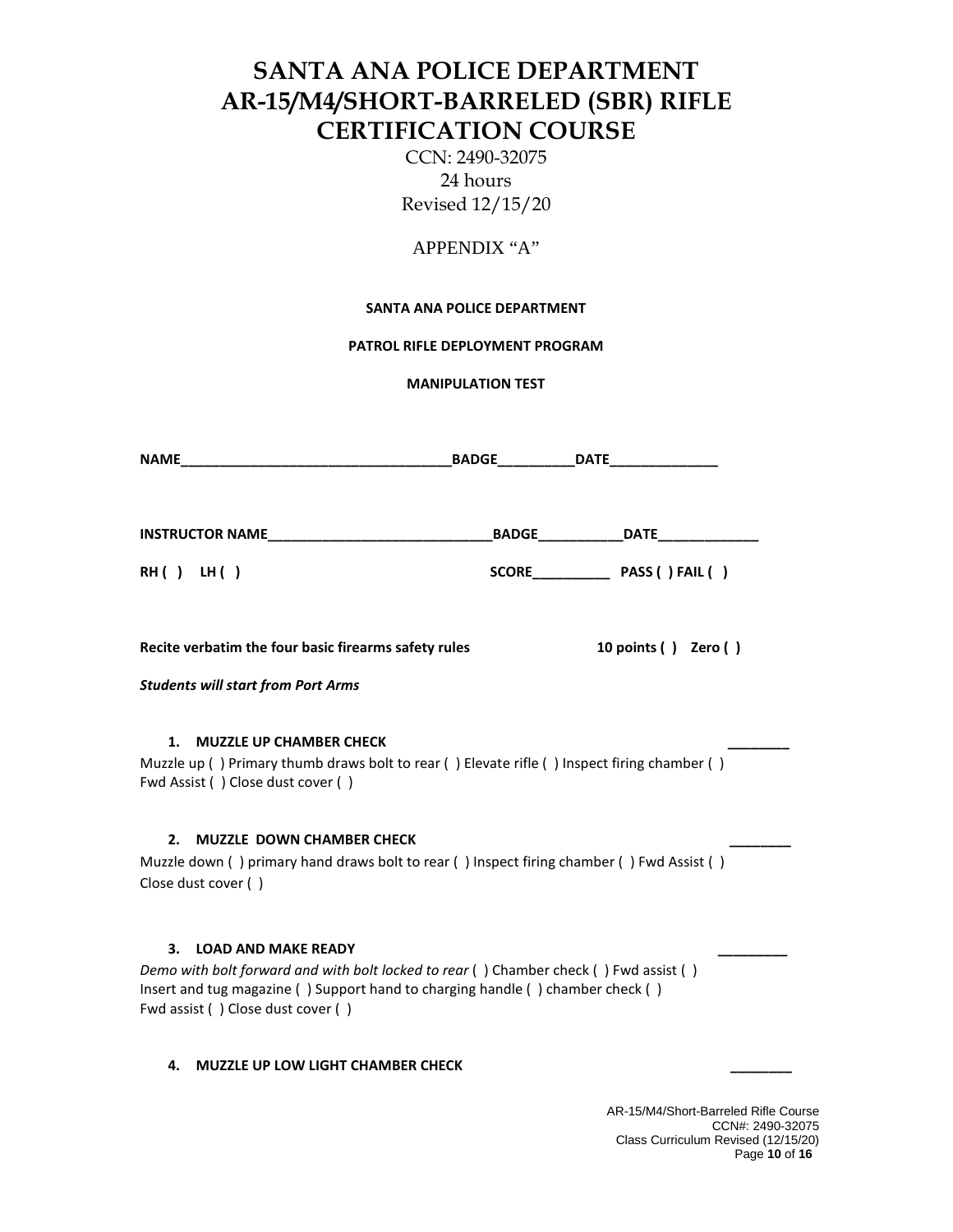CCN: 2490-32075 24 hours Revised 12/15/20

Muzzle up ( ) Eyes down range ( ) Primary thumb draws bolt to the rear ( ) Inspect firing chamber with support side finger ( ) Fwd assist ( ) Close dust cover ( )

#### **5. FIGHTING STANCE \_\_\_\_\_\_\_\_\_**

Hips and Shoulders square to target ( ) Feet shoulder width apart ( ) Support side foot slightly forward of strong side foot ( ) Toes pointing towards target ( ) Weight slightly forward of center of gravity ( ) Toe of stock high in shoulder ( ) Bring sights to eyes not eyes down to sights ( ) Both elbows pointing down ( ) Finger on trigger ( ) Safety off ( )

#### **6. ASSUME A LOW READY POSITION**

Thumb on top of selector switch ( ) Trigger finger alongside the receiver ( ) Head upright, no check weld ( ) Eyes down range ( ) Toe of the stock in pocket of shoulder ( )

#### **7. ASSUME AN INDOOR READY POSITION**

The rifle is rotated against the body ( ) Support hand cradles the hand guard ( ) The butt of the stock is at the height of the shoulder ( ) the muzzle is down just to the outside of the support side foot ( ) Thumb on top of selector switch ( ) Safety ON, finger outside the trigger guard ( ) Most important; don't muzzle yourself, don't muzzle anyone else ( )

#### 8. **ASSUME A HIGH READY POSITION**

Eyes, muzzle, target ( ) Stock in line with forearm ( ) Stock under arm or gap between \_\_\_\_\_\_\_\_\_ Body and stock ( ) thumb on selector switch ( )

#### 9. **ASSUME A CLOSE CONTACT WEAPON RETENTION POSITION**

Safety off ( ) Finger on the trigger ( ) Stock trapped high under armpit ( ) Strong grip with support hand on hand guard ( ) Good stance for gun retention ( )

#### **10. TACTICAL RELOAD \_\_\_\_\_\_\_\_\_**

Low Ready () Assess () Selector switch to safe () Thumb on top of Selector switch () Proper magazine exchange (watch for magazine tug) ( ) Re-assess ( )

#### **11. SPEED RELOAD \_\_\_\_\_\_\_\_\_**

*Instructor sets up rifle with bolt locked to the rear on an empty magazine, student starts on target.* Press trigger ( ) Finger on the receiver ( ) Cant weapon over ( ) Inspect ejection port ( ) Obtain fresh magazine ( ) Release old magazine ( ) Insert new magazine, tug ( ) Tap the bolt release ( ) Finish on target and assess ( )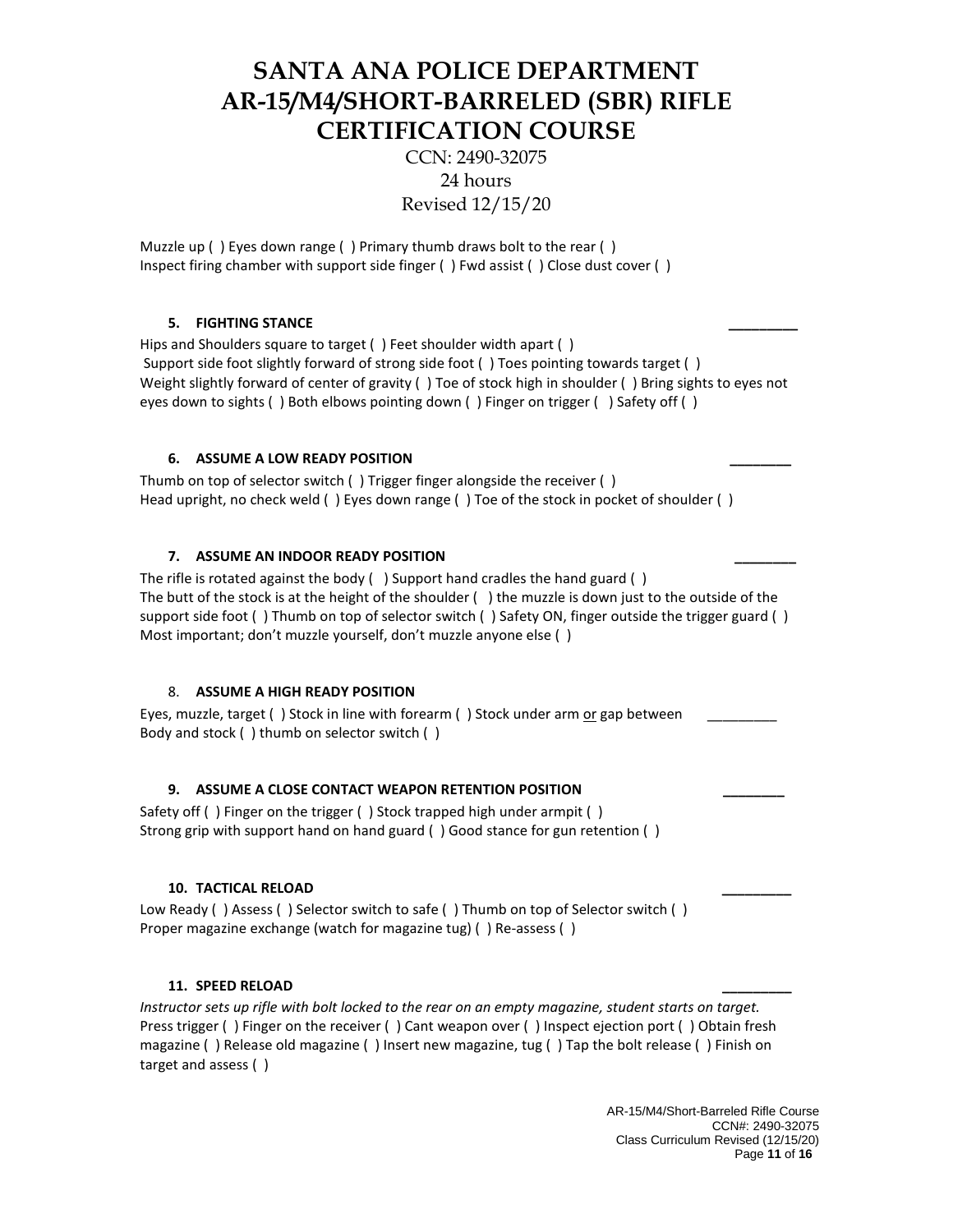CCN: 2490-32075 24 hours Revised 12/15/20

#### 12. **FAILURE TO FIRE MALFUNTION CLEARANCE**

*Instructor sets up rifle, student starts on target* Press, hammer strike, round does not fire ( ) Finger on the receiver ( ) Tap and tug magazine ( ) Chamber a new round ( ) Finish on target and assess ( )

#### **13. FEEDWAY STOPPAGE MALFUNTION CLEARANCE \_\_\_\_\_\_\_\_\_**

*Instructor sets up malfunction*

Press spongy trigger ( ) Finger on the receiver ( ) Cant weapon over to identify malfunction ( ) Declare malfunction ( ) Lock bolt to the rear while obtaining cover ( ) Strip old magazine ( ) Finger sweep with support hand ( ) Hit bolt release with support hand ( ) Rack bolt three times ( ) Insert and tug new magazine ( ) Chamber round ( ) Finish on target and assess ( )

#### **14. UNLOAD \_\_\_\_\_\_\_\_\_**

Remove magazine ( )

Primary hand on the charging handle, lock bolt to the rear ( ) Let the round eject on to the ground ( ) visually and physically Inspect chamber, feed way and magazine well ( ) Support hand guides bolt forward ( ) Chamber check ( ) Fwd Assist ( ) Close dust cover ( ) Verify safety is on ( )

#### **15. TRANSITION \_\_\_\_\_\_\_\_\_\_**

Control carbine down with support hand ( ) Strong hand acquires a firing grip on the pistol ( ) Complete the presentation ( )

16. **TRIGGER FINGER POSITION (Safety, Receiver...)** 

17. **IMPROPER USE OF SAFETY (On/Off, at ready, on target...)** 

18. UNSAFE MUZZLE DIRECTION

#### **SAFETY VIOLATIONS ARE AN AUTOMATIC FAILURE!**

**A score of 1 in events #16,17 or 18 is an automatic failure / two scores of 2 in events #16, 17 or 18 is an automatic failure. Two scores of 1 in events #1 - #15 result in an automatic failure.**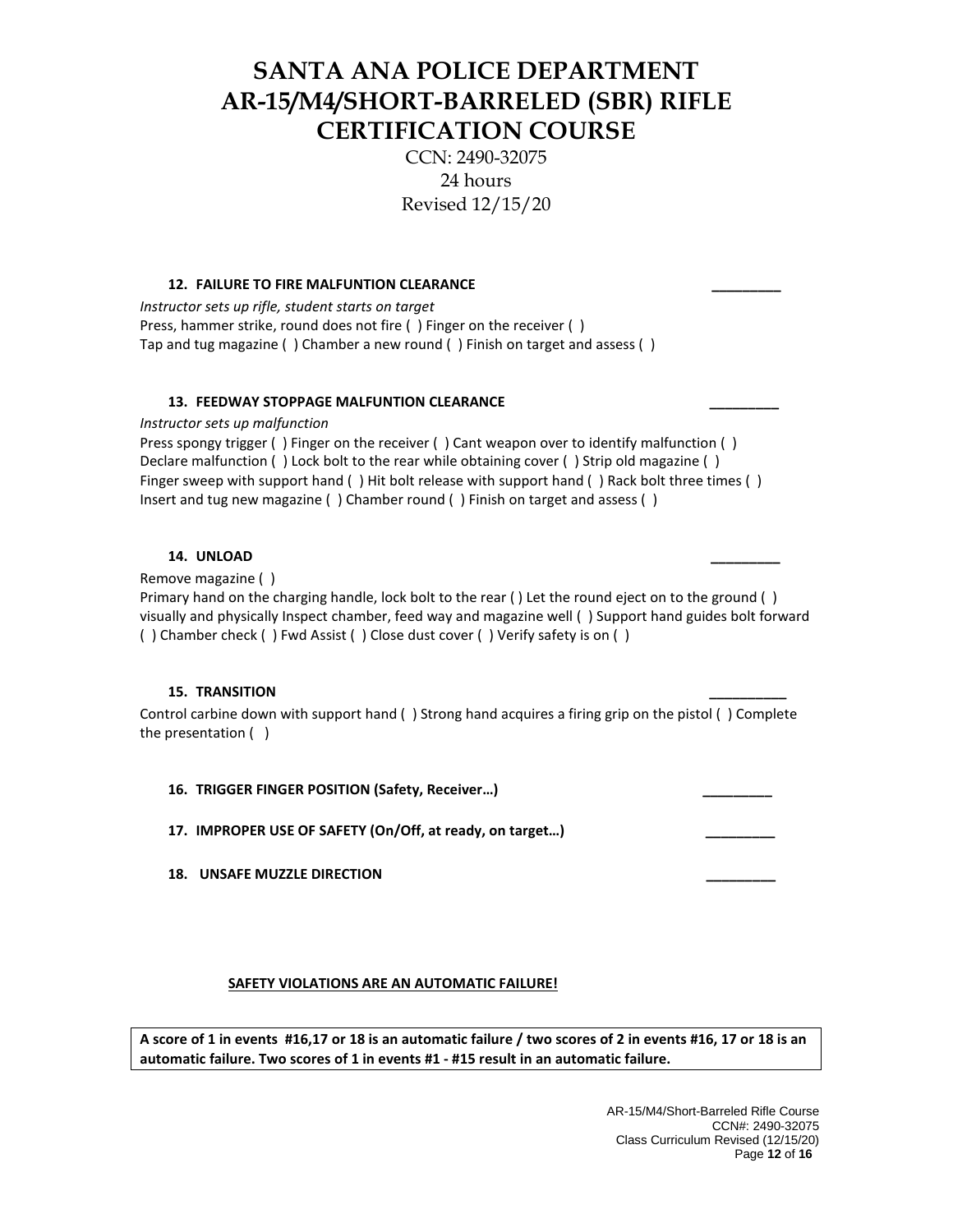CCN: 2490-32075 24 hours Revised 12/15/20

**5 = Excellent Manipulation, No Errors, No Hesitation**

**4 = Satisfactory Manipulation with Hesitation**

**3 = Satisfactory Manipulation: One error** 

**2 = Poor Manipulation, Needs Improvement: 2 or More Errors or 1 Error and Unsure of Sequence/Steps or Hesitation**

**1= Failed to Complete the Manipulation without Assistance or Totally Incorrect**

#### **SHOOTING POSITIONS AND USE OF COVER**

#### 1. **SPEED KNEELING**

Eyes on threat ( ) Bring carbine up on target ( ) Selector switch to fire and **finger straight and outside trigger guard** ( ) Support side foot steps forward and across ( ) Drop down to speed kneeling with support side knee straight under/in line with ankle, toe pointing towards target ( ) *Fight to standing,* finger straight and outside trigger guard ( ) Head up and assess ( ) Step forward to standing and re-assess ( ) Weapon on safe ( ) Check ejection port, close dust cover and tactical re-load if necessary.

#### 2. **BRACED KNEELING**

Eyes on threat ( ) Bring carbine up on target ( ) Selector switch to fire and **finger straight and outside trigger guard** ( ) support side foot steps forward and across ( ) Strong side foot stays in place, pivot on strong side toes while dropping down so that the knee points toward 3:00 ( ) Three points of contact; left foot, right foot, right knee ( ) Support side tricep forward of knee cap ( ) *Fight to standing,* finger straight and outside trigger guard ( ) Head up and assess ( ) Step forward to standing and re-assess ( ) Weapon on safe ( ) Check ejection port, close dust cover and tactical re-load if necessary.

#### 3. **DOUBLE KNEELING**

*Student may demonstrate either rolling forward method or speed to double kneeling method.* Eyes on threat ( ) Bring carbine up on target ( ) Selector switch to fire and **finger straight and outside trigger guard** ( ) Drop down to double kneeling ( ) *Fight to standing,* finger straight and outside trigger guard ( ) Head up and assess ( ) Step forward to standing and re-assess ( ) Weapon on safe ( ) Check ejection port, close dust cover and tactical re-load if necessary ( ).

#### 4. **SQUAT**

Start 45 degrees to threat ( ) Bring carbine up on target ( ) Selector switch to fire and **finger straight and outside trigger guard ( )** Widen stance and drop straight down, both feet flat ( ) *Fight to standing,* finger straight and outside trigger guard ( ) Head up and assess ( ) Stand straight up and re-assess ( ) Weapon on safe ( ) Check ejection port, close dust cover and tactical re-load if necessary ( ).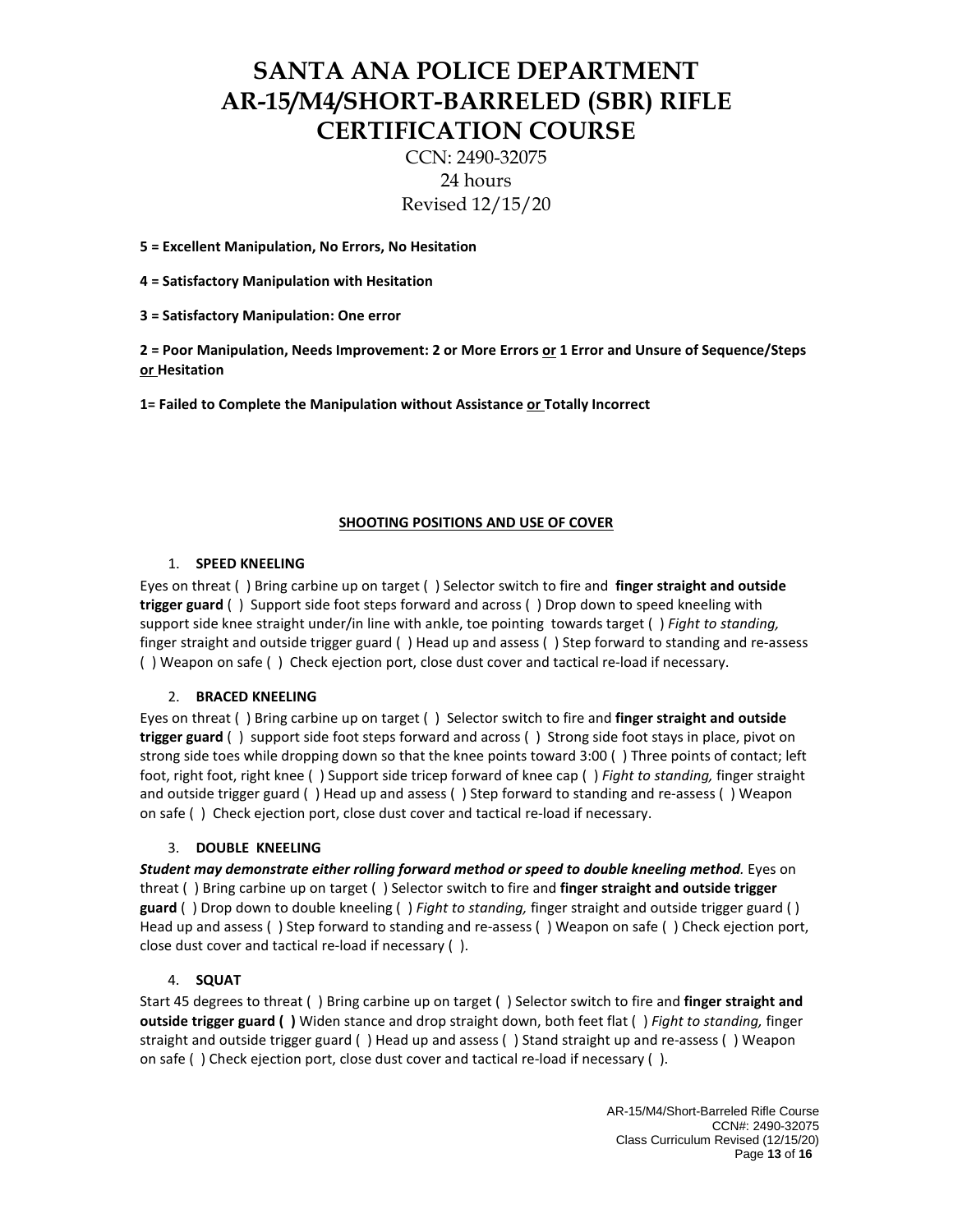CCN: 2490-32075 24 hours Revised 12/15/20

#### 5. **SITTING CROSSED LEG/CROSSED ANKLE/OPEN LEG**

Eyes on threat ( ) Bring carbine up on target ( ) Selector switch to fire and **finger straight and outside trigger guard** ( ) Start 45 degrees to threat, cross your feet and sit down, the support side hand can be used to maintain balance ( ) Elbows make contact with the inside of the knees and the knees push in on the elbows ( ) *Fight to standing,* **finger straight and outside the trigger guard** maintaining a firing grip on the weapon, head up and assess ( ) Stand up using the support side hand to maintain balance if necessary, and re-assess ( ) Weapon on safe ( ) Check ejection port, close dust cover and tactical reload if necessary.

#### 6. **MILITARY PRONE**

Eyes on threat ( ) Bring carbine up on target ( ) Selector switch to fire and **finger straight and outside the trigger guard** ( ) Start 45 degrees to threat, move to double kneeling, roll forward on to your chest using your support hand to break the fall if you need to ( ) Elbows and arms under the carbine ( ) Legs spread apart, toes pointed outward, inside of feet flat on ground ( ) *Fight to standing,* **Finger straight and outside the trigger guard** maintaining a firing grip on the weapon, head up and assess ( ) Stand up reversing the same process used to get down to prone, assessing when you get back to your knees and once more standing ( ) Weapon on safe ( ) Check ejection port, close dust cover and tactical re-load if necessary.

#### 7. **OLYMPIC PRONE**

Eyes on threat ( ) Bring carbine up on target ( ) Selector switch to fire and **finger straight and outside the trigger guard** ( ) Start 45 degrees to threat, move to double kneeling, roll forward on to your chest using your support hand to break your fall if necessary ( ) Elbows and arms under the carbine ( ) Cock your strong side leg up toward your chest ( ) Your diaphragm should be off the ground ( ) Support side foot turned inward ( ) *Fight to standing,* **Finger straight and outside the trigger guard** maintaining a firing grip on the weapon, head up and assess ( ) Stand up reversing the same process used to get down to prone, assessing when you get back to your knees and once more standing () Weapon on safe () Check ejection port, close dust cover and tactical re-load if necessary.

#### 8. **USE OF COVER STANDING**

Not crowding cover, two steps back principal ( ) Slicing the pie from behind cover ( ) Make sure your foot, leg, elbow or any other part of your body are not exposed ( ) Sight muzzle offset awareness ( )

#### 9. **USE OF COVER KNEELING**

Not crowding cover, two steps back principal ( ) Slicing the Pie from behind cover ( ) When you pie out from the right side of cover, your right knee should be on the ground. When you pie out from the left side of cover, your left knee should be on the ground ( ) Sight muzzle offset awareness ( )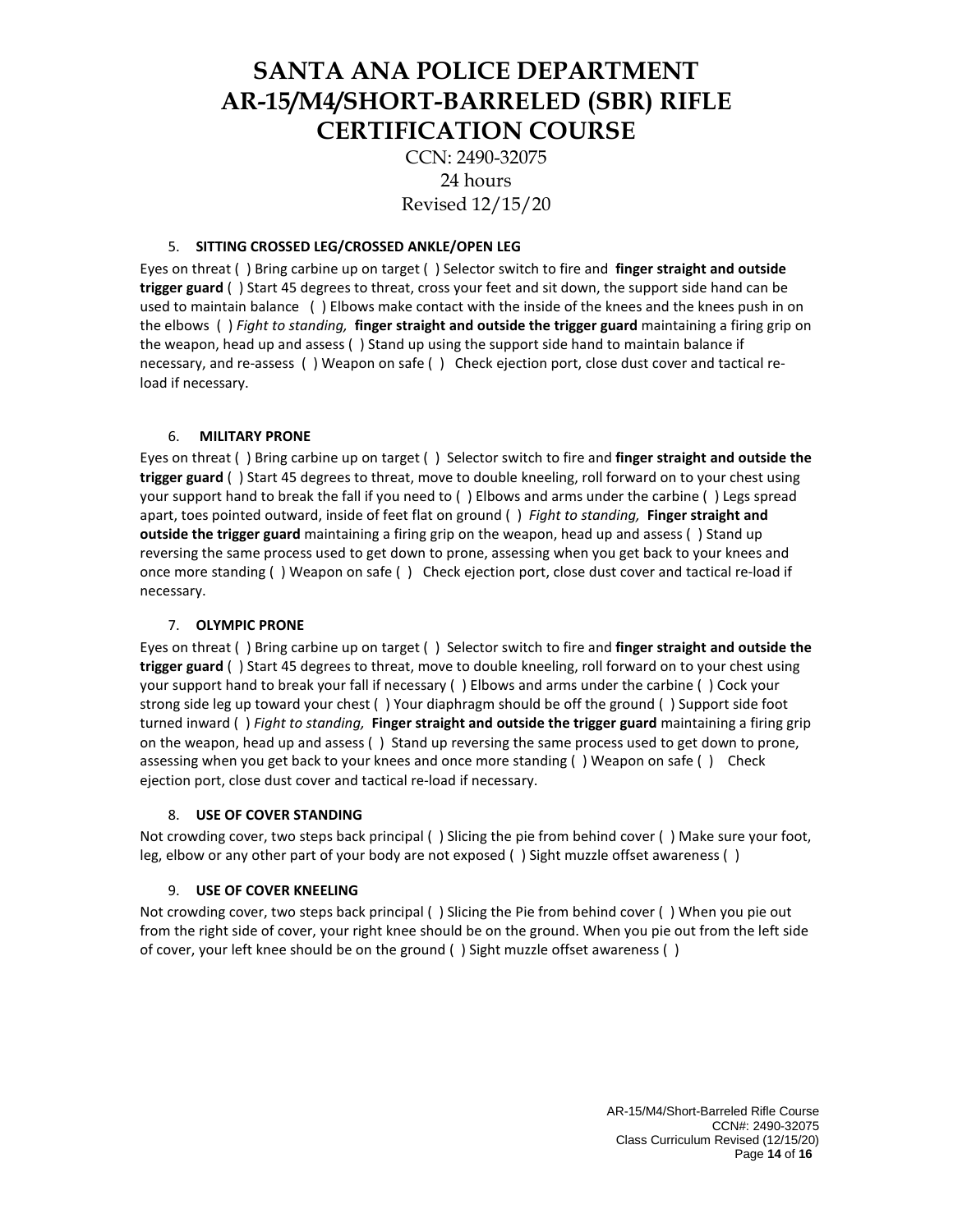CCN: 2490-32075 24 hours Revised 12/15/20

### APPENDIX "B"

## **SANTA ANA POLICE DEPARTMENT PATROL RIFLE QUALIFICATION COURSE**

1. BE SURE OF YOUR TARGET. Shooting the wrong target is an automatic disqualification!

Qualification Rules:

|                        | 2. Ammo management is the shooter's responsibility. No make-up shots for poor time management or poor      |          |
|------------------------|------------------------------------------------------------------------------------------------------------|----------|
| ammo management.<br>3. | No alibi shots for poor time management unless you experience a malfunction AND you attempt to clear it or |          |
| your weapon is B/O.    |                                                                                                            |          |
|                        | 4. Only your qualification score will count, not your PRACTICE qualification score/s.                      |          |
|                        | START POSITION WILL ALWAYS BE LOW READY                                                                    |          |
| 15 yards               | Standing 1 round to the head in 4 seconds (3 times)                                                        | 3 Rounds |
|                        |                                                                                                            |          |
|                        | Standing 2 rounds to the body in 4 seconds (2 times)                                                       | 4 Rounds |
|                        |                                                                                                            |          |
|                        | Standing 2 rounds to the body 1 round to the head 6<br>seconds (1 time)                                    | 3 Rounds |
|                        |                                                                                                            |          |
| 25 yards               | Squat 4 rounds to the body in 10 seconds (1 time)                                                          | 4 rounds |
|                        |                                                                                                            |          |
|                        | Speed kneeling 4 rounds to the body in 10 seconds (1 time)                                                 | 4 rounds |
|                        |                                                                                                            |          |
|                        | Double kneeling 4 rounds to the body 10 seconds (1 time)                                                   | 4 rounds |
|                        |                                                                                                            |          |
|                        | Braced kneeling 4 rounds to the body 10 seconds (1 time)                                                   | 4 rounds |
|                        |                                                                                                            |          |
|                        | Standing 4 rounds to the body in 10 seconds (1 time)                                                       | 4 rounds |
|                        |                                                                                                            |          |
| 50 yards               | Prone 2 rounds to the body in 10 seconds (1 time)                                                          | 2 rounds |
|                        |                                                                                                            |          |
|                        | Prone 1 round to the head in 6 seconds (2 times)                                                           | 2 rounds |
|                        |                                                                                                            |          |
|                        | Seated 2 rounds to the body in 8 seconds (1 time)                                                          | 2 rounds |
|                        |                                                                                                            |          |
| 50 yard Tac Run        | Prone 4 rounds to the body 30 seconds (1 time)                                                             | 4 rounds |
|                        |                                                                                                            |          |
|                        |                                                                                                            |          |